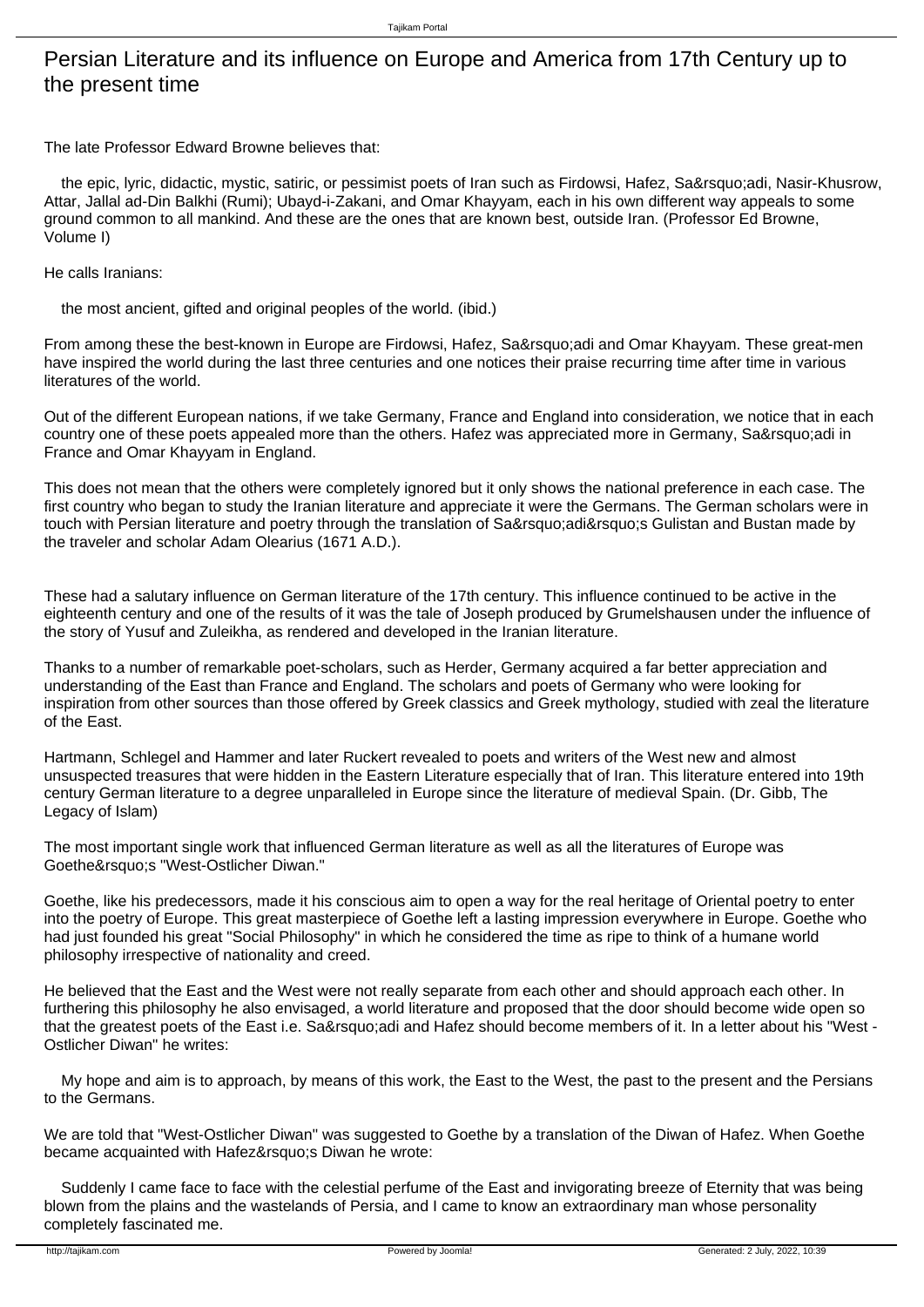Then in the late summer of the same year he wrote:

 I am getting mad. If I do not immediately start composing poetry, I will not be able to bear the amazing influence of this extraordinary personality who has suddenly entered into my life.

In one place he compares Hafez to a ship and himself to a humble and broken raft and exclaims:

0, Hafez, how can anyone boast to be thy equal...

and he considers the verses of Hafez as:

 a miracle of human taste and refinement and a regenerating source of perfection and beauty as well as philosophy and Erfan...

He calls him "Saint Hafez" and "celestial Friend". Goethe was acquainted with Iranian Literature and time and again he talks about seven great Persian poets "Firdowsi, Anvari, Nizami, Mowlavi, Sa&rsguo;adi, Hafez and Jami". He has even prepared a short biography of these seven Iranian poets.

Goethe, according to Professor Gibb:

 found in Oriental poetry first of all a means of escape into the world of imagination from the brutal realities of the age. But he was not satisfied with mere imitation but by taking the art and ideals of Persian poetry with those medieval and romantic elements in the European tradition with which they were in closest harmony, he created a new idiom to express his own thought and at the same time emphasized the cosmopolitanism which it was his aim to express in German literature. (ibid.)

But contrary to Professor Gibb&rsquo:s suggestion, in his Diwan, Goethe really tried to introduce Iranian ideas into German literature and did not use those idioms only to express his own thought. Unfortunately a new rage of nationalism swept over Europe and drowned his magnificent efforts. This combined with the new colonialism and new sense of power and superiority which was attached to it, shattered Goethe' sideal of "Welt literature" even in Germany.

However, once the interest was aroused it could not be completely forgotten. Besides, the other countries of Europe who were just entering into the 19th century romanticism did not want to be left untouched by this new wave that had swept over Germany. So we see, at least a lip-service being paid by other countries to the literature of Iran.

 Before leaving Goethe, the great master-mind of Germany we must also speak a word about the effect of Iranian beliefs on his mind. He was attracted by Mithraism and in the last days of his life he confessed to his intimate friend Ackermann that:

 Deep down inside me a strong Mithraistic feeling exists. Every time I have seen the Sun I have looked at it with the same respect and adoration that I feel towards the personality of Jesus. Because the Sun is the strongest and the highest emblem of eternal beauty of God that the earthly people can gaze upon. I am praising the creative power of God by worshipping the Sun and the Light that through Mithra "the Radiant" offers to us humans and to all animals and plants of the earth the power of life and action. (S. Shafa, Preface to the translation of West-Ostlicher Diwan)

Fredric Nietzsche also is full of praise for Hafez. He says:

 0 Hafez thou hast built a tavern of philosophy which is mightier than any other palace in the world, and in it, thou hast prepared a wine full of sweet words that surpasses the power of a world to drink. Who can be the guest in thy tavern but the mythological Simurgh?

 It was only through looking at Iranian literature and history that he produced his "Thus Spoke Zarathustra." Although this work has little to do with the prophet of Ancient Iran, still one can find many ideas attributed to Iran from the old classical times as well as many new allegories and ideas he had picked reading Persian literature that was available in German literary circles in his time.

We find the following sentences in Nietzsche' s work:

 And if the fault were in your ears, why gave He to us ears that heard Him ill? And if there were uncleanness in our ears, go to, who had put it there?

 Too many of his works miscarried this Potter that had not fully learned his trade. But in that He revenged Himself on His Pots and creations for that they turned out ill, He sinned against Good taste. (Nietzsche, Thus Spoke Zarathustra)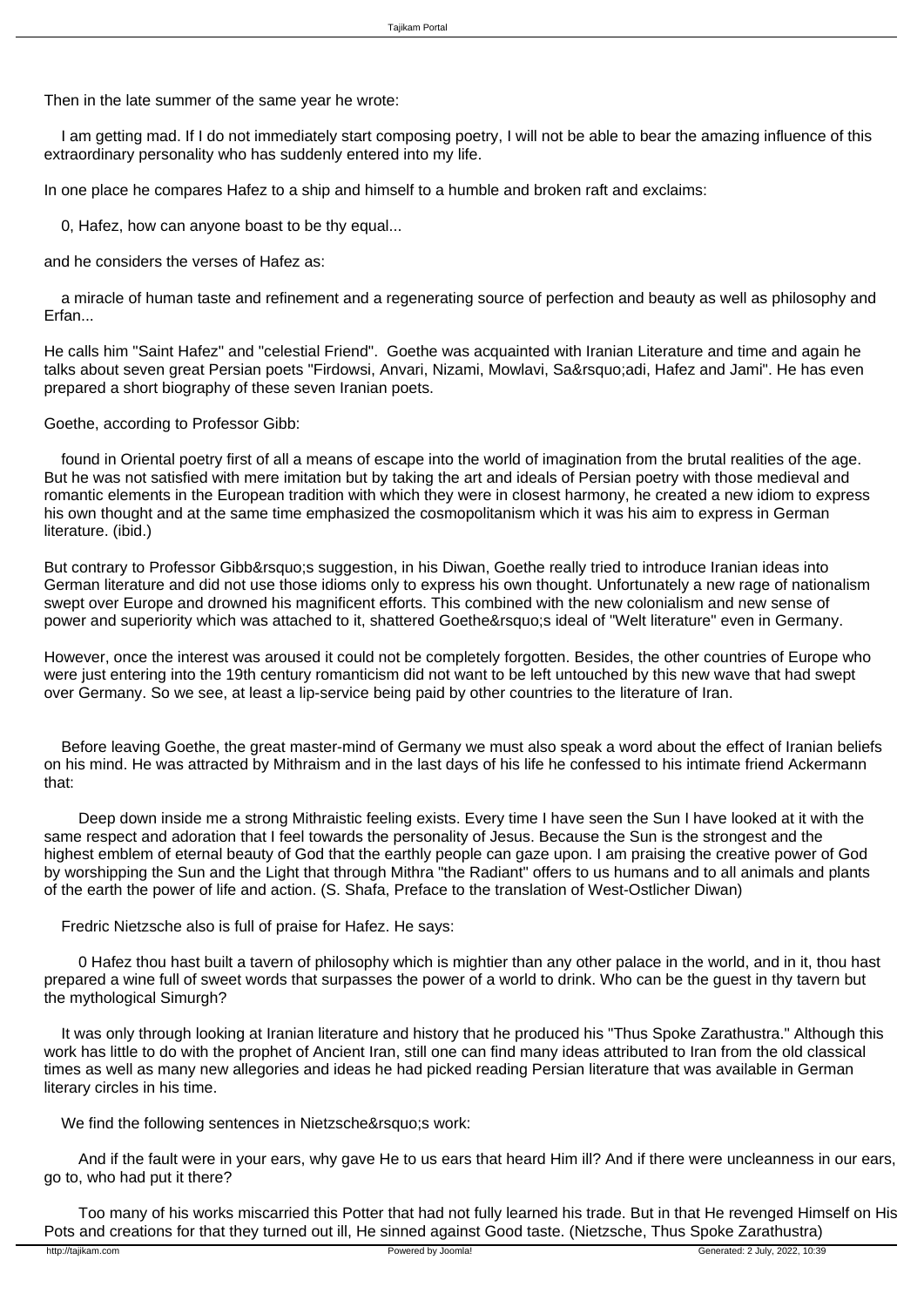Doesn't the above reminds one of Omar Khayyam's verses such as the following:

 Why, said another, some there are who tell Of one who threatens he will toss to Hell, The luckless Pots he marred in making. Pish, He' s a good Fellow, and t' will all be well."

and:

 After a momentary silence spake, Some vessel of a more ungainly Make, They snare at me for leaning all awry, What! did the Hand then of the Potter Shake?

 The same can be said about many allegories he uses, as when a snake enters the mouth of a sleeping man, which is well known in Persian verses. Hafez and Mowlavi both have verses concerning the need to create a "Real Man" which could have influenced Nietzsche in talking about Superman and Higher man.

Hafez says:

 A real Man cannot be found in our earthly world, We should make a new world and a new Man.

and Mowlavi says:

 Yester night a Sheikh was seeking with a lamp all over the town, Stating that he was tired of devils and wild beasts and was looking for a Man. I told him that we have already searched everywhere for him, he could not be found He said I am looking for that who could not be found.

 For a time Persian fashion held the field in Germany. The successors of Goethe and Nietzsche who read and translated their Oriental models for themselves went farther. Some, like Ruckert reproduced and imitated Iranian ideas and images, others like Platen went even so far as using Persian metrical forms. Bodenstedt, with his forged "Lieder des Mirza Schaffy" was able to impress. the imagination of the public. (Professor Gibb, opt. cit. p.205)

 Heine although did not spare his satire on this Oriental influence, nevertheless, could not keep the Oriental note entirely out of his lyric. One can say with Professor Gibb that:

Persian poets had cast their spell over Goethe and the Germans.

However, the case is different when we consider England.

 The first time when the English people seriously began to learn Farsi and to get acquainted with the rich Persian literature, was during the colonization of India. As the late Professor Arberry relates; although the works of Persian authors were worthy by themselves to find their way into English hearts, but unfortunately you cannot reach the heart of the people of Europe, owing to their attachment to materialistic ends, except through profit and trade.

 The Court language of the Mughal Kings in India was Farsi (Persian) and therefore the English agents who worked in the East India Company tried to learn Farsi in order to have a direct access to Indian grandees. So, as a result of this obligation to learn Farsi, they became acquainted, indirectly, with the literature of Iran and they began to enjoy reading Sa&rsquo:adi, Omar Khayyam and Hafez.

 After the victory of the Clive over Duplex in the battle of Plassy (1757), India fell into the hands of the English and the East India Co. As in this vast Empire, most of the people in all the provinces, spoke Persian, the governors of the East India Company, found it essential for their English staff to learn Persian.

 So they imposed upon their staff the necessity of learning Farsi and soon a number of these English staff who learned Persian for official purposes came in contact with a very great and rich literature and started to study the language for its literary merits as well.

 Sir William Jones translated the biography of Nadir Shah by Mirza Mehdi Khan Astarabadi from Farsi into English and has added to this translation notes on Persian history and Persian language. He also translated into English verse, one of the Ghazals of Hafez. In 1774 he issued his Latin commentaries on Asiatic poetry not as a philologist but as a man of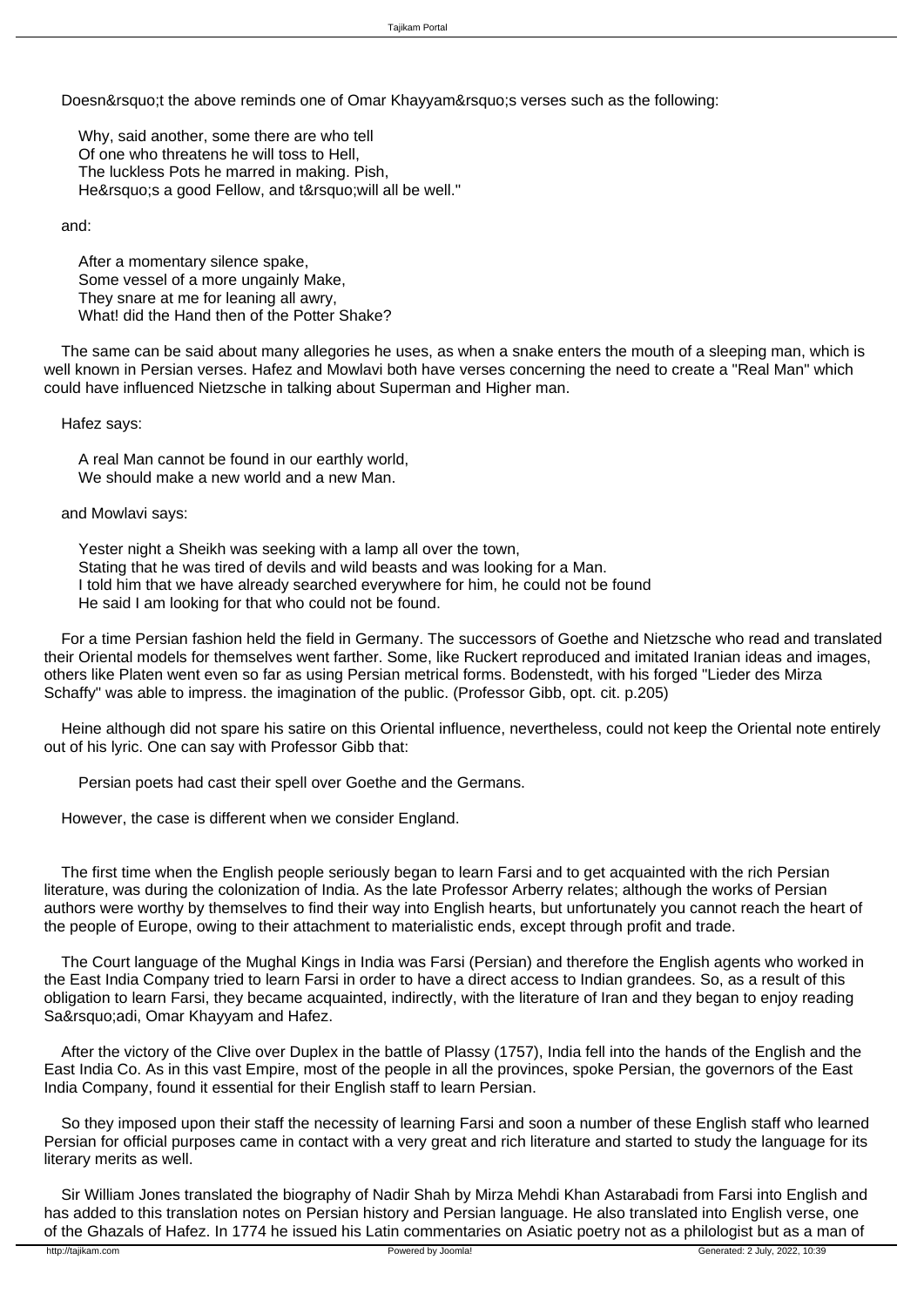taste, not as an interpreter but as a poet.

 For the first time he opened to the classically educated circles of Western Europe the way to appreciate and understand the qualities of Iranian poetry. Before the end of the 18th century, Beckford published his Vathek that was on the same lines as Arabian Nights and it caught the popular imagination. Then appeared Thomas Moore's "Lalla Rookh" in which he related Iranian tales like a Persian romancer. His stories included "The Veiled Prophet of Khorassan" and "The Fire-Worshippers."

Then came Mathew Arnold's "Sohrab and Rustam" which was adopted from Shahnameh of Firdowsi. However, Professor Gibb believes that for France and England, the East continued to serve as little more than decorative background... The place of Orientalism compared to the greater poets is negligible. The East was treated as a color scheme and its claim to have contributed to the spiritual heritage of mankind impatiently waved aside.

 However, we see a different picture when we read about those who made an effort to translate Persian poetry into English. According to the late Professor Arberry the translation of Persian verse into English had become a fashion early in the 19th century and the name of Hafez was in everybody' smouth.

 It was at this period that Joseph Champion, John Richardson, John Knot, John Hadley and Hindley, Walter Loaf and Richard Le Galienne translated Hafez, and Lady Gertrude Bell spent a great many years of her life to translate Hafez into English verse and finally published her work in 1897. Longfellow translated Sa'adi's well-known poem that begins with this verse.

Bani Adam a' azaye yek-digarand Ke dar Afarinesh ze yek goharand

in the following way:

 All that inhabits this great earth, Whatever be their rank or worth, Are kindred and allied by birth, And made by the same clay.

## And this verse:

Chon ke gol raft-o golistan shod kharab, Bouye gol ra az ke jou'im az gollab.

which was rendered by Shelly as:

 Rose leaves, when the rose is dead Are heaped for the beloved' s bed, And so thy thoughts, when thou art gone, Love itself shall slumber on...

 One notices in these verses the use of the same meter and rhyme as is used in the Persian verse. Shelly became acquainted with Iranian literature by reading the works of Sir William Jones and therefore it is possible that when he brings his name into the last verse of the following poem:

Less oft is peace in Shelley's mind, Than calm in waters seen.

 he is imitating Hafez and other Iranian poets who must mention their names or their pen names in the last verse of each ghazal. George B. Walker reminds us that Browning, like Platen in Germany used Persian meter forms. (The Persian Pageant, p. 83) The late Prof. Arberry tells us the mystic tenets that are intermixed in the poems of Hafez, Ghazali, Jami and even Omar Khayyam is noticeable also in poems of Donn, Blake, Wordsworth and Shelly. All those efforts on the part of the English scholars who became interested in Persian literature by reading the original, were of no avail to reach the mind of English public until Fitzgerald produced his magnificient translation of Omar Khayyam into English. This soon penetrated into the heart of Western poetry. Of course Fitzgerald's translation was not a simple translation but a recreation. It was at once truly Persian and truly English and soon it found its way into every home in England and from there it found its way into all other languages the world over.

As Professor Gibb puts it:

 nothing else from the East except the Bible is so well-known and so frequently quoted in all English literature. (Gibb, opt. cit.)

So Fitzgerald for the first time, really introduced Persian literature to the English public, just as in an earlier period Goethe introduced Hafez to Germany. The following Quatrains of Omar Khayyam as rendered by Fitzgerald are quite well known: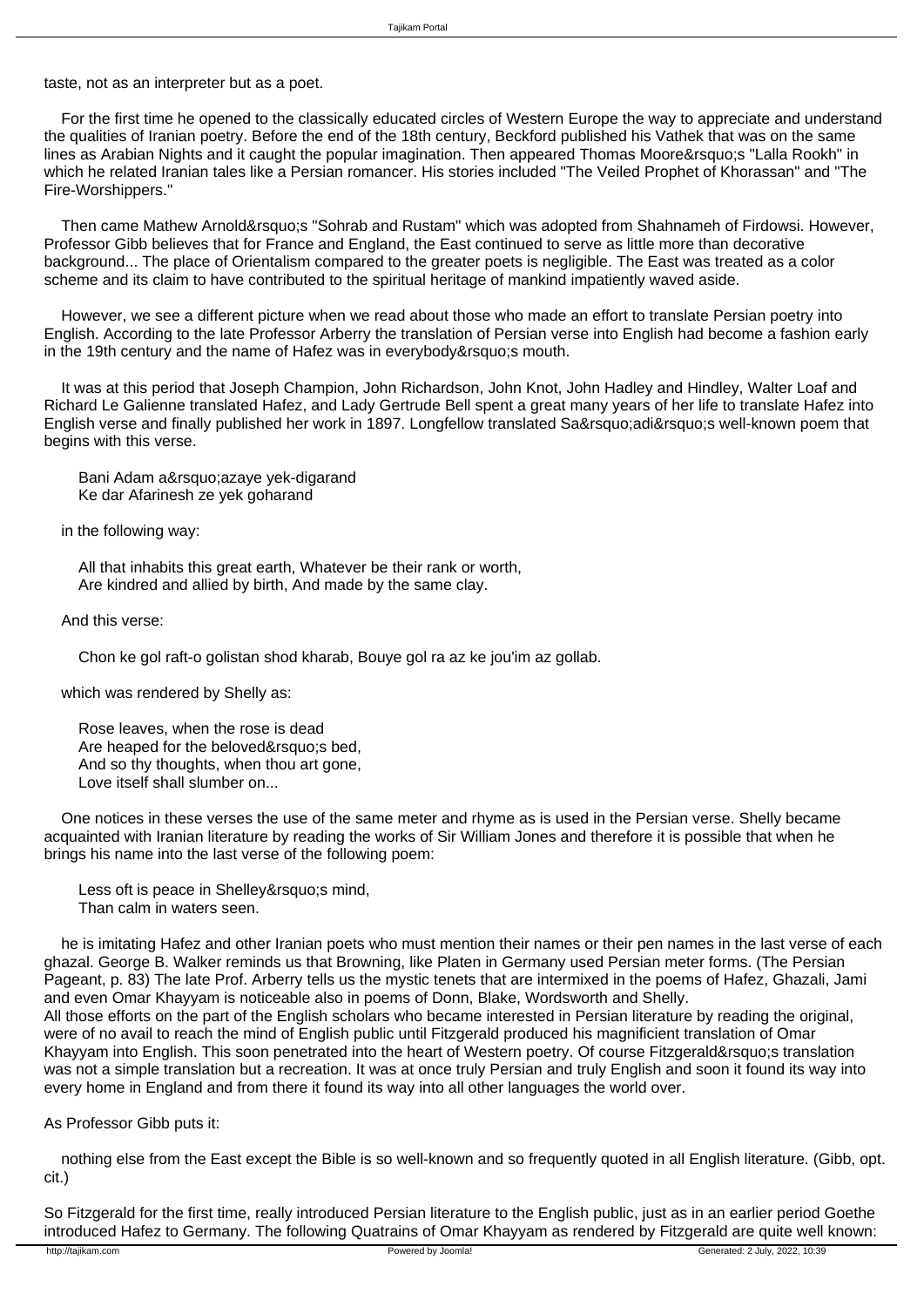Here with a Loaf of Bread beneath the Bough, A Flask of Wine, a Book of Verse & ndash; and Thou Beside me singing in the Wilderness, And Wilderness is Paradise enow

and:

 Ah, with the Grape my fading Life provide, And wash the Body whence the Life has died, And lay me, shrouded in the living leaf, By some not unfrequented Garden-side.

Fitzgerald introduced not only the Iranian Omar Khayyam to England, but he also introduced Rubaiyyat or Quatrain meter form into English poetry.

Sa&rsquo:adi was another great poet of Iran who was introduced to the English public several times. Of course in translating Sa&rsquo:adi&rsquo:s Gulistan into English the translators were faced with a dilemma. The Victorian prudery and affection prevented the translators from making a straight forward translation and they had either to omit parts of the book or change the form or use latin in some cases where actual English translation was not to the taste of the times.

Nonetheless, Arbuthnot translated Gulistan in full. He writes in 1887 in his "Persian Portrait" about Sa&rsquo:adi, that:

of all the great Persian poets Sa'adi's genius agrees most with that of European methods, and the great beauty of his style is its elegant simplicity.

Sir William Jones says about him:

 His life was almost wholly spent in travel, but no man who enjoyed the greatest leisure ever left behind him more valuable fruits of his genius and industry.

Sir Gore Ouslay calls him:

the brightest ornament of Persia, the matchless possessor of piety, genius, and learning.

Vambery refers to him as follows:

 This great poet and scholar is an object of veneration, not only to the people of Persia, but to every Mohammedan in the Asiatic world. His "Gulistan" is read with admiration and rapture in the middle of China, as well as on the extremest borders of Africa. European scholars have long since admired the undying freshness of his style, his brilliant language and his witty and telling similitudes.

Jami, the famous Iranian poet calls him:

The nightingale of the groves of Shiraz. (E.F. Arbuthnot, Persian Portrait, pp. 56-7)

In commenting about another Persian book called Dabistan (the first chapter of which was translated by Francis Gladwin in 1789 and the whole book by David Shea and Anthony Troyer in 1843), E.F. Arbuthnot says:

Many of ideas contained in it may be traced in the works of Dante Milton, Voltaire, Volney, Victor Hugo and others.

The description of Heaven and Hell, as given by Arda-Viraf, about 200 A.D. bears a wonderful resemblance to the "Paradiso" and "Inferno&rsquo: of Dante or the "Revelation of St. John."

Again the author of Dabistan, in his chapter on the religion of the Ilahiah, focuses on the disputes of the people of different religions. A similar chapter or series of chapters, on the same subject will be found in Volney's work written at the end of the last century, and called "The Ruins, or a Survey of the Revolution of Empires." The meeting of the believers in different religions, their ideas, tenets, miracles, prophesies, sacred writings, customs, speeches, and traditions, are as well told in the one book as in the other, and bear a close resemblance.

In "Les Miserables" of Victor Hugo, the story of the good bishop M. Miriel and the thief Jean Valjan will always be remembered. The following is the story as it is told in the Dabistan.

 Muhammad Ali of Shiraz was the fellow student of Shah Fattah Allah, and he traced his family to Azar Kaivan. He, however, attained perfection through the society of Farzaneh Bahram, the Son of Farhad, and had also traversed the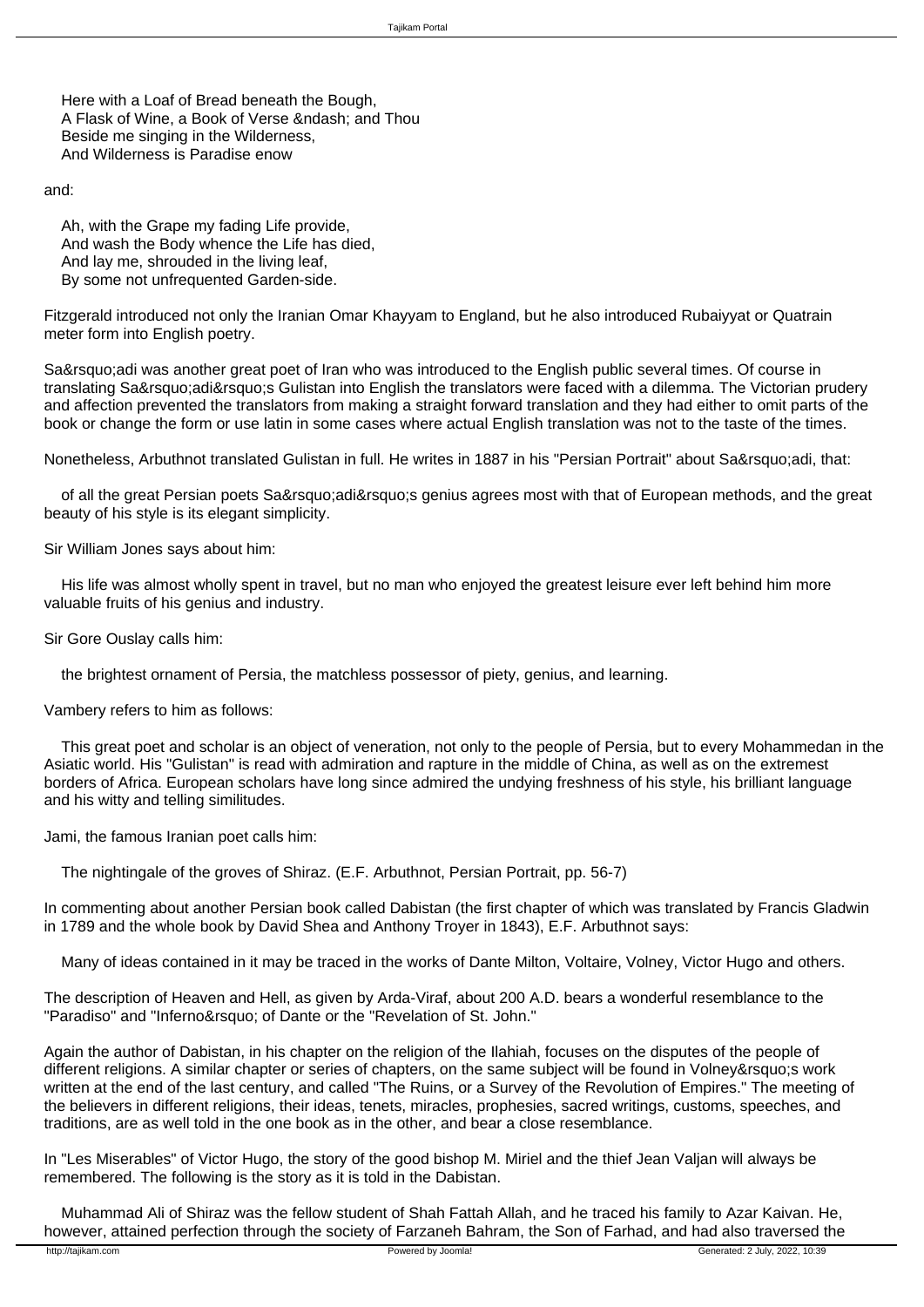seven climes. A thief came to his house one night. Mohammad Ali pretended to be asleep on his carpet. The robber searched the house carefully, but as all the effects were concealed in a secure place, he was unable to get at them.

 On this, Muhammad Ali, rising his head, said to him, "I laid myself down to feign sleep so that thou mightest accomplish thy desires, whereas thou art in despair. Be no longer uneasy". He then arose, and pointed out the place where all the things were stored away, In consequence of this generous proceeding the robber repented, abandoned his vile profession and became a virtious character.

Arbuthnot believed that "From the Dabistan" the modern spiritualists and theosophists could gather and perhaps have gathered quite a harvest of wonders. (ibid.)

Farsi has made its contribution to the vast vocabulary of English, like any other major language. Of the words borrowed either directly or indirectly the following is a selection:

 God, azur, lilac, jasmine, narcissus, scimitar, paradise, year, khaki, amber, kaftan, khan, anchor, bulb, bezoar, tutty, yoke, band, balcony, kiosk, tambour, giraffe, rank, taffetta, cheque, shawl, sugar, divan, pyjamas, pistachio, cumberband, tinkal, kibab, crimson, scarlet, thunder, new, houri, medium, soup, camphor, sandal, copper, sear-sucker, salamander, cake, arsenic, hat, hood, checkmate, rook, caravan, carboy, tatar, borax, fairy, and the like...

Besides there is a similarity between the following words owing to a common origin of the two languages:

father, mother, brother, sister, daughter, bad, star, eyebrow, lip, door, new, better, stand, name, cow, etc...

 Pierre Jaubert, who visited Iran and wrote his "Travels to Armanistan and Persia in 1821", suggests that the word of "Honor" in English and "Honneur" in French are derived from the Persian word "Honar". (Pierre Jaubert, Travels to Armanistan and Persia)

 (It is interesting to know that the Farsi word "barid" or postilion found its way into European languages as Verda in Latin, Paard in Dutch and Pferd in German).

One also notices many similarities in the sayings and proverbs at the two nations.

1.

 In the wrestling matches in Iran, the wrestler who has to surrender normally throws his towel in the arena, admitting by this token that he has lost. In modern boxing, in England, the loser' scoach throws the towel inside the ring. In both cases "to throw the towel in" has the same connotation.

2.

The same saying "Pot calling the kettle black" exists in both languages.

3.

 For the Persian carrying "cumin to Kerman" one finds the following English version: "to carry coal to Newcastle". 4.

 When the cook (which normally is a female) makes a dish salty, the Iranians say: "It appears that the cook wants a husband" and in English they say "the cook is in love."

5.

 When two people resemble each other very much the Iranians say: "They are like two halves of an apple" and we find in Twelfth Night of Shakespeare the following expression:

One face, one voice, one habit, and two persons. An apple cleft in two is not more twine.

6.

 When an Iranian wants to show in his speech that he was excessively ashamed he says: "I wish the floor would have opened and swallowed me up." The same expression is used in English. 7.

 For the Iranian saying "to hit two targets with one arrow", there is an English counterpart, "to kill two birds with one stone."

 If we looked carefully we could find many other similar sayings in English and other European languages that has an old counterpart in Farsi.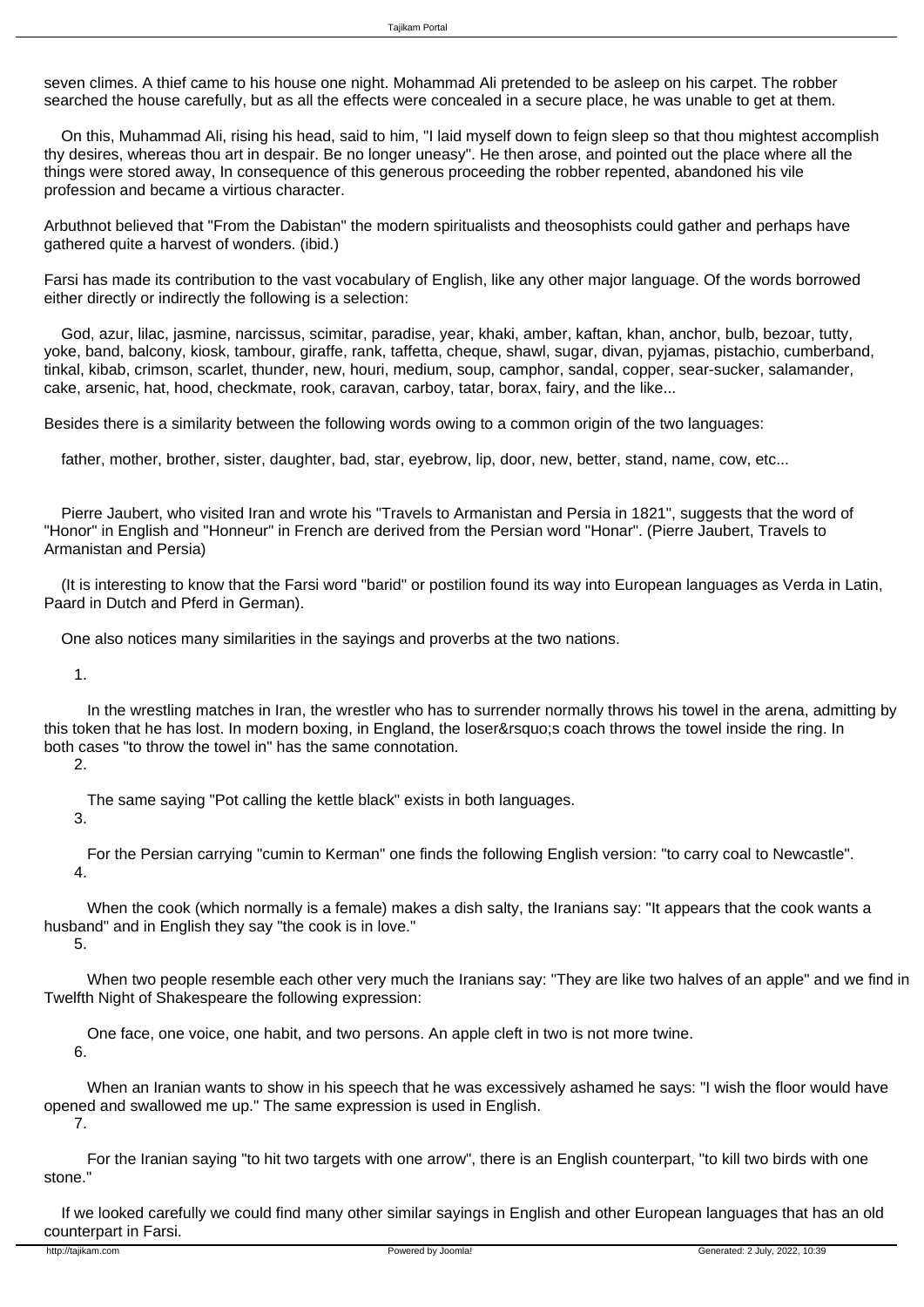As it was said in the case of England, 19th century France was only interested in Oriental languages to further its own colonial designs. They were interested in Iranian language and literature, so long as they had designs on India, but after the defeat of Duplex from Clive they looked to North Africa and Syria for furthering their colonial plans.

 There, they were more in need of Arabic than Farsi. However, the work of Iranian poets that were already known in literary circles in France could not be completely forgotten and they persisted to play their part in the vast French literature of the 19th century. We find still traces of French interest in Iran and Iranian poets, religion and history. But whatever traces there are of Persian literature in the French literature of the period they are not the type of sincere and spontaneous effort one feels present in Goethe's "West-Ostlicher Diwan."

 Although Victor Hugo in the preface to his "Les Orientals" states that "all the world was Hellenist, now it is Orientalist" and although he confessed to strong poetic sympathies for the Orientalist art and wrote that "there, all is vast, rich, productive, as in the Middle Ages, that other ocean of poetry was," Professor Gibb believes that:

 with all that he states, he was using it for the artistic effect of its glowing colors as De la Croix painted Algerian subjects. The same can be said of almost all the French romantics. (Gibb, opt. cit.)

 However, going through the French literature of the 19th century and first-half of the 20th century, one feels that quite a great deal of Iranian literature is gradually finding its way into the French language by the efforts and good offices of individual poets and scholars interested in the East and Iran for its own sake.

For example we see the works of Attar, Nizami, Sa'adi, Hafez and Jami, appear in French. Silvestre de Sacy translated in 1805 Attar's Pand-Nameh into French. Several translations of Gulistan appeared in France. From 1838 to 1877 Jule Mohl gradually translated Firdowsi' Shahnameh into French and volume after volume was published.

 This book impressed the literary circles of Europe to such an extent that most of the great writers found it necessary to make their comments on this voluminous and magnificent epic of the Kings of Persia. Ernest Renan called it:

A great document showing the genius and creative power of Aryan race....

J. J. Ampere called Ferdowsi:

One of the greatest poets of the human race...

 and in comparing ShahNameh with Niebelungen, Iliad, Odysseus and other similar epics of the Indians, considered it the greatest of them all. Barbier de Maynard translated Bustan of Sa'adi in 1880. Renan, in praising the book in the Journal Asiatique wrote:

Sa' adi is not a stranger among us, indeed he is one of us...

 In the study of the religions of old Iran, French scholars have done a great deal. Anquetil Duperron was the first European who spent 16 years of his life to study in India the Zoroastrian texts and finally he published in 1771 his important book called "Zend-Avesta, Ouvrage de Zoroastre. Traduit en Francais sur L'original Zend, avec des Remarques".

Darmesteter followed on his foot-steps and published in 1880 "Ormozd et Ahriman, leurs origines et leurs histoires."

 In 1734 already a book had been published by Jean de Bosobere about "the History of Manicheism" and this interested Victor Hugo to such an extent that we are told by Maurice Barres that he was a Manichean at heart.

Victor Hugo in his book entitled "Dieu" recites:

Deux dieux, dit Zoroastre, un desordre normal. L' etre, c' est, le combat du bien contre le mal

 In another piece in the same book "Le Manicheism" Victor Hugo expresses indeed his own faith. Jerome and Jean Tharaud published quite a number of poems all based on Iranian literature such as "La Cruche de Khayyam," "Le Poete et Le Roi," "Evangile selon Sa'adi," "La Marchard et le Roi," "La Tombe du poete", "Le Perroquet du Sage", "Une Histoire uncroyable", "Le Sage et le Mongole" and "Le Prince et La Mort".

 Paul Fort (born in 1872) one of the celebrated French poets of the present century, who visited Tehran on the occasion of the millenary celebrations of Firdowsi, published for that occasion a poem entitled "Ode en l' honneur de